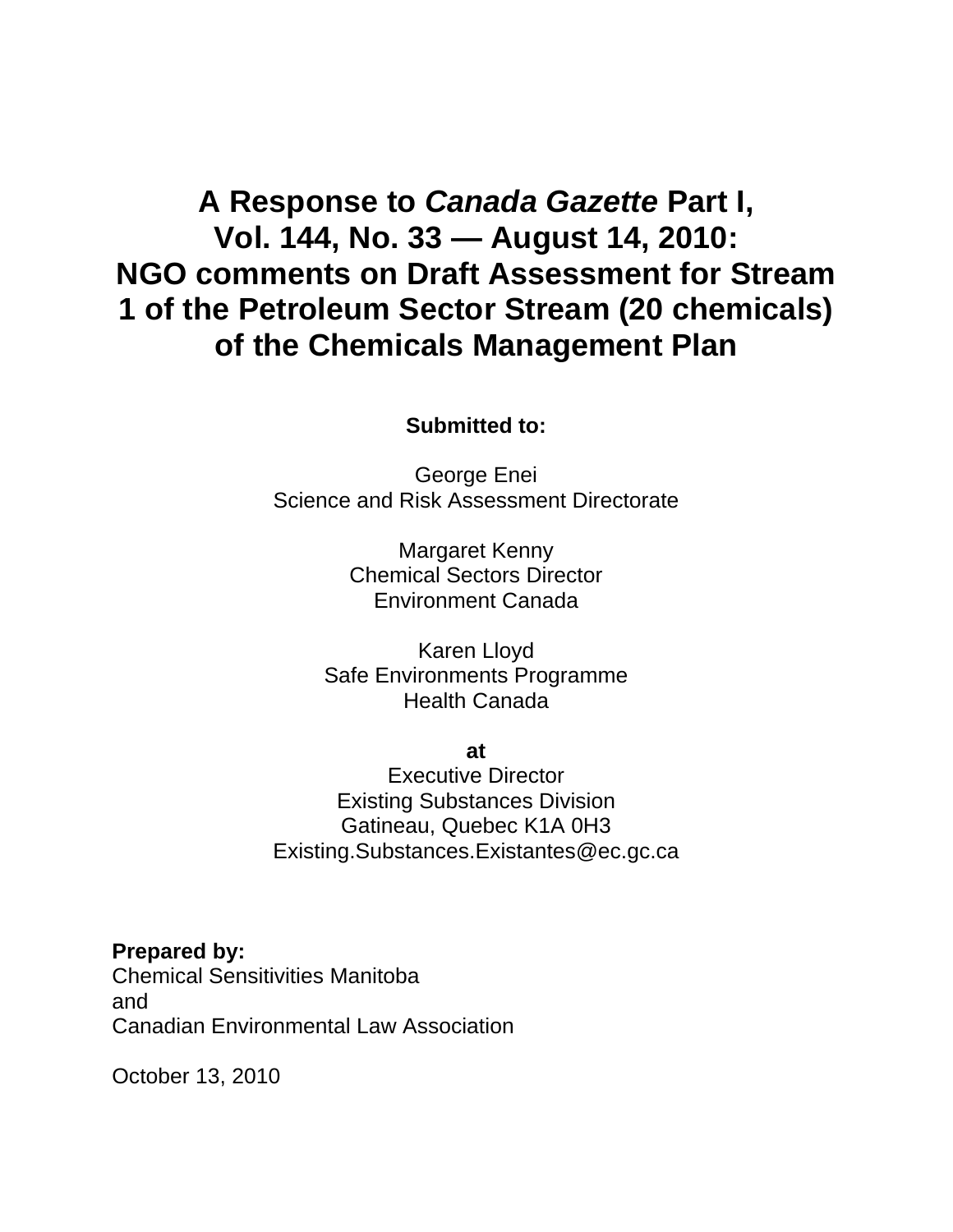## **Introduction**

The Canadian Environmental Law Association (CELA) and Chemical Sensitivities Manitoba (CSM) are submitting the following comments in response to the *Canada Gazette* Part 1, Vol. 144, No. 33, August 14, 2010 release of draft assessments documents for 20 substances identified under the Chemicals Management Plan (CMP), Petroleum Sector Stream Approach – Stream 1 (low boiling point naphthas - LBPNs).

CELA (www.cela.ca) is a non-profit, public interest organization established in 1970 to use existing laws to protect the environment and to advocate for environmental law reform. It is also a legal aid clinic that provides legal services to citizens or citizens' groups who are otherwise unable to afford legal assistance. In addition, CELA also undertakes substantive environmental policy and legislation reform activities in the areas of access to justice, pollution and health, water sustainability and land use issues. Under its pollution and health program, CELA has been actively involved in matters that promote the prevention and elimination of toxic chemicals addressed in the *Canadian Environmental Protection Act*, including the categorization process and implementation of the CMP.

Chemical Sensitivities Manitoba (CSM), a volunteer organization, was founded in 1997 by four individuals who saw the need to address the effects of toxic chemicals on human health and the possible link between the onset of chemical sensitivities and chemical exposure and, in particular, chronic low-level exposure. CSM raises awareness of the presence of toxic chemicals in the home and the environment and strongly advocates for the safe substitution of these toxins.

Our respective organizations have submitted substantial comments on assessment results and proposed management options for substances identified under the Challenge Program of the Chemicals Management Plan. To date, our organizations have commented on substances under Batches 1 to 9 and provided substantial comments on the government's risk management approach on these substances. While our organizations are pleased that progress is being made under the CMP to assess chemicals that have been in the Canadian market for many decades, we have used the public comment periods provided under CEPA 1999 to elaborate on the gaps and limitations on specific aspects of the risk assessments conducted and the proposed management instruments for specific chemicals. Consequently, we have proposed recommendations that aim to fully protect the environment and human health and improve the current assessment approach by raising the accountability to industry which should be providing relevant data in a timely manner to demonstrate the safety of their chemicals.

We have also submitted comments on the draft screening assessments for gas oils and heavy fuel oils in Stream 1 of the Petroleum Sector Stream Approach that address 10 chemicals. Our initial comments on the Petroleum Sector Stream focused on the areas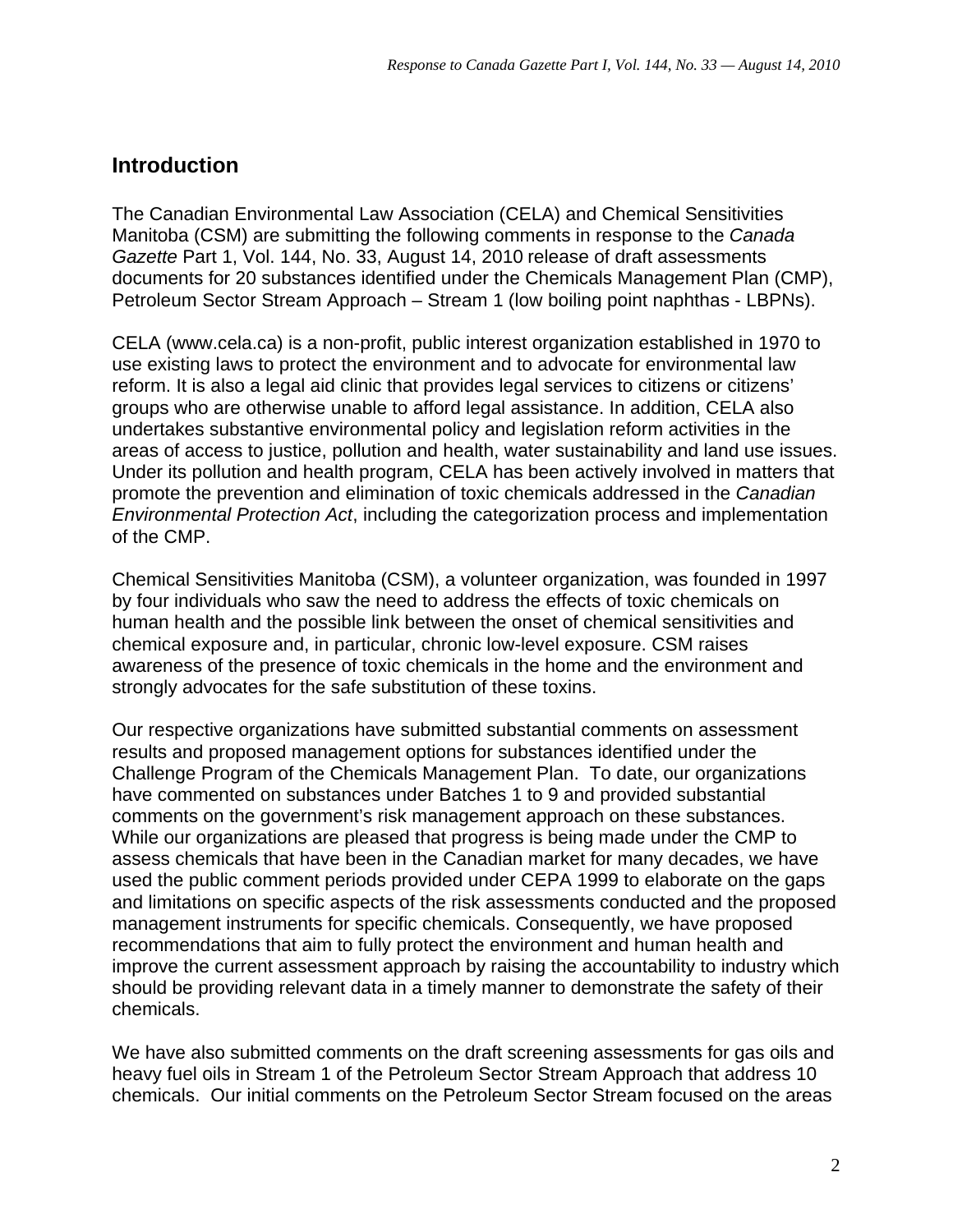in the assessment approach where there is a need for more transparency in the rationale for government proposals and we have indicated that there is an urgent need for greater industry accountability as it applies to the 20 targeted chemicals.

In reviewing and comparing the draft screening assessment for gas oils and the heavy fuel oils to that for the 20 low boiling point naphthas (LBPN) – both being site-restricted, there were no obvious attempts to fill in the data gaps that were brought to the government's attention in our previous submission.<sup>[1](#page-2-0)</sup> Again, in this report, we will reiterate these gaps and add to the list through our comments and recommendations for the 20 LBPNs that are classified as site-restricted.

The comments below are intended to provide your departments with a broad understanding of the public interest expectations for the government's approach on these chemicals one that would result in the protection of Canadians and their environment from toxic chemicals.

## **Background**

In this submission, we have provided commentary to the draft risk assessments for the following substances:

Low boiling point naphthas (LBPNs) – CAS RNs:

64741-54-4, 64741-55-5, 64741-64-6, 64741-74-8, 64742-22-9, 64742-23-0, 64742-73- 0, 68410-05-9, 68410-71-9, 68410-96-8, 68476-46-0, 68477-89-4, 68478-12-6, 68513- 02-0, 68514-79-4, 68606-11-1, 68783-12-0, 68919-37-9, 68955-35-1 and 101795-01-1

The LBPNs are complex petroleum mixtures and are considered to be of unknown or variable composition, complex reaction products or biological materials, otherwise known as UVCBs. The substances can be used as blending ingredients in gasoline, or can be intermediate products of distillation or extraction processes, which subsequently undergo further refining.

To determine the fate and effects of these LBPNs in the environment, a suite of representative structures were selected for the major groups of petroleum hydrocarbons within the boiling point ranges of these substances.<sup>[2](#page-2-1)</sup> These representative structures were used in environmental models to estimate fate and effects, the results of which were compared with available empirical data.

 $\overline{a}$ 1 Access the report at: htpp://www.cela.ca/sites/cela.ca/files/735%20-

<span id="page-2-0"></span><sup>%20</sup>CELA%20and%20CSM%20on%20CMP%20petroleum%20stream%201%28July%202010%29.pdf Dated July 28, 2010

<span id="page-2-1"></span> $2$  Environment Canada and Health Canada: Draft Screening Assessment Petroleum Sector Approach Stream 1 – Low Boiling Point Naphthas (20 substances) - site-restricted: Access [http://www.ec.gc.ca/ese](http://www.ec.gc.ca/ese-ees/default.asp?lang=En&n=82F527F8-1)[ees/default.asp?lang=En&n=82F527F8-1](http://www.ec.gc.ca/ese-ees/default.asp?lang=En&n=82F527F8-1); page iii. Dated August 14, 2010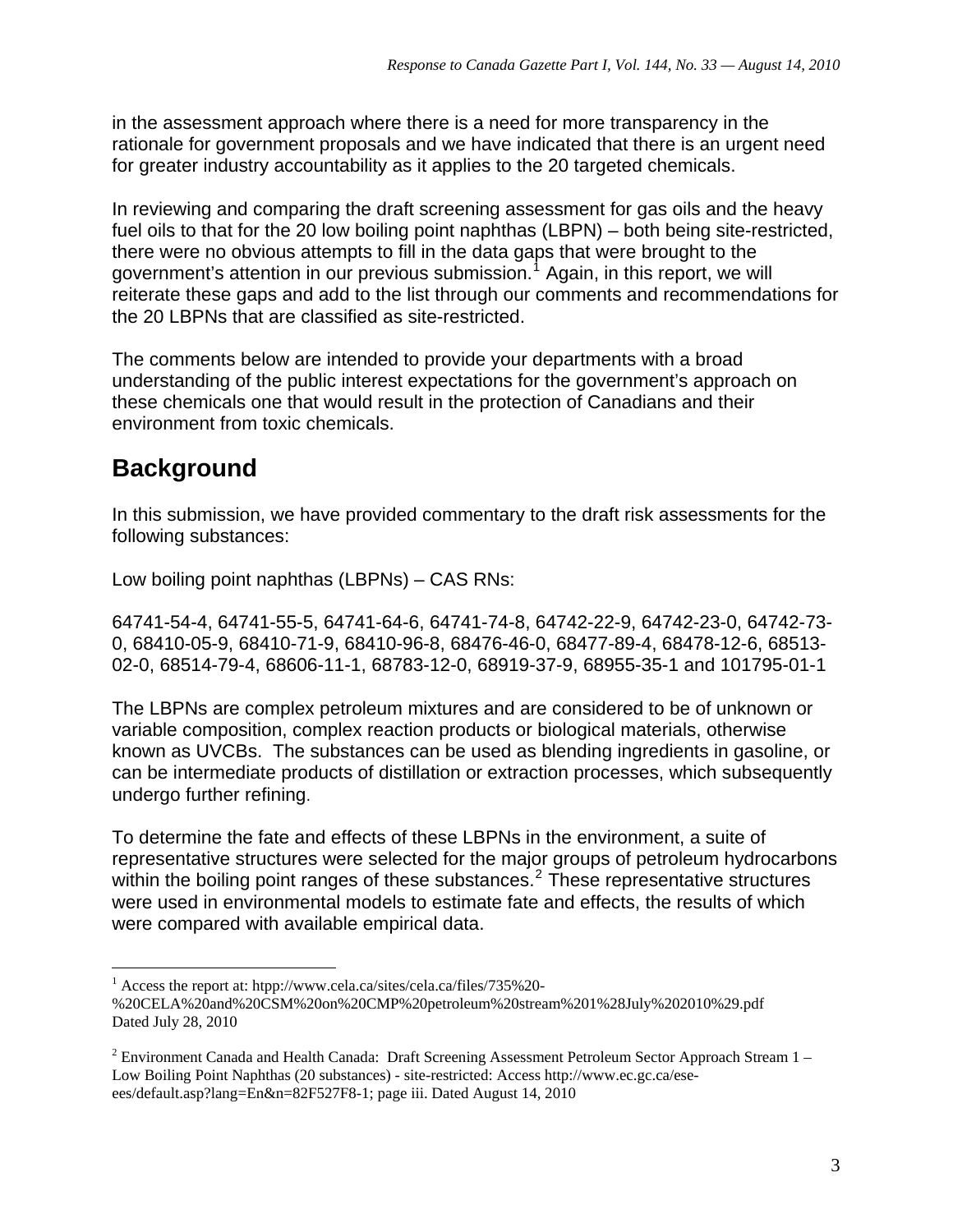From available data, most of the LBPNs are likely to have high concentrations of  $C_4-C_6$ hydrocarbons and as a result, should be considered to be persistent in air, based on criteria defined in the *Persistence and Bioaccumulation Regulations* of CEPA 1999. However, four of these substances also met all of the ecological categorization criteria for persistence, bioaccumulation potential and inherent toxicity to non-human organisms.<sup>[3](#page-3-0)</sup> Experimental and modelled ecotoxicological data indicate that many of these LBPNs are moderately toxic to aquatic organisms possibly because of the presence of mono- and di-aromatic and alkylated aromatic hydrocarbons portions. A lack of data as to the proportions of these constituents makes it impossible to confirm this hypothesis.

#### Specific Comments on the Risk Assessment Approach

As mentioned above, there appears to be no significant departure in previous methodology applied by the government in the Petroleum Stream Approach Stream 1, to fill in the data gaps that have been identified by public interest organizations and that are considered crucial to the outcome of the draft risk assessment. It is the government's intent for the petroleum stream substances to have assessments done separately and in a different format from the substances under the Industry Challenge, with the hope that this approach will identify the efficiencies of the screening assessments upon which risk management strategies could then be proposed.<sup>[4](#page-3-1)</sup>

With the similarities in approach between the first draft assessment and the current one, it can be assumed that the government considers this approach and the level of toxicity data included in the assessment reports to be acceptable for the decision making process under CEPA. However, we are concerned about the quality of the draft assessment conducted on these chemicals. The conclusions on toxicity were made with a significant lack of data on the chemicals. We have concerns that this approach will perpetuate the data gaps that already exist on these chemicals and that the basis for seeking management measures will not be possible unless these data gaps are addressed.

Therefore, our comments are intended to ensure that these assessments add to the information base on these chemicals, including more toxicity data sets to reduce the level of uncertainty in the decision making for the toxicity of these substances. In effect, it will demonstrate how the government applies the precautionary principle in the absence of this information. While there was mention of a lack of data in the draft assessment report, it remains unclear if any attempts were made to get industry to fill in these data gaps in addition to what was made available as a result of the section 71 survey. The draft assessment on these chemicals suggests that the precautionary principle should be applied with more rigour and the "lack of scientific certainty shall not

 $\overline{a}$ 

<span id="page-3-0"></span><sup>&</sup>lt;sup>3</sup> Ibid, page ii

<span id="page-3-1"></span><sup>4</sup> Government of Canada. Chemical Substances. Access

[http://www.chemicalsubstanceschimiques.gc.ca/plan/approach-approche/petrole-eng.php,](http://www.chemicalsubstanceschimiques.gc.ca/plan/approach-approche/petrole-eng.php) dated July 27, 2010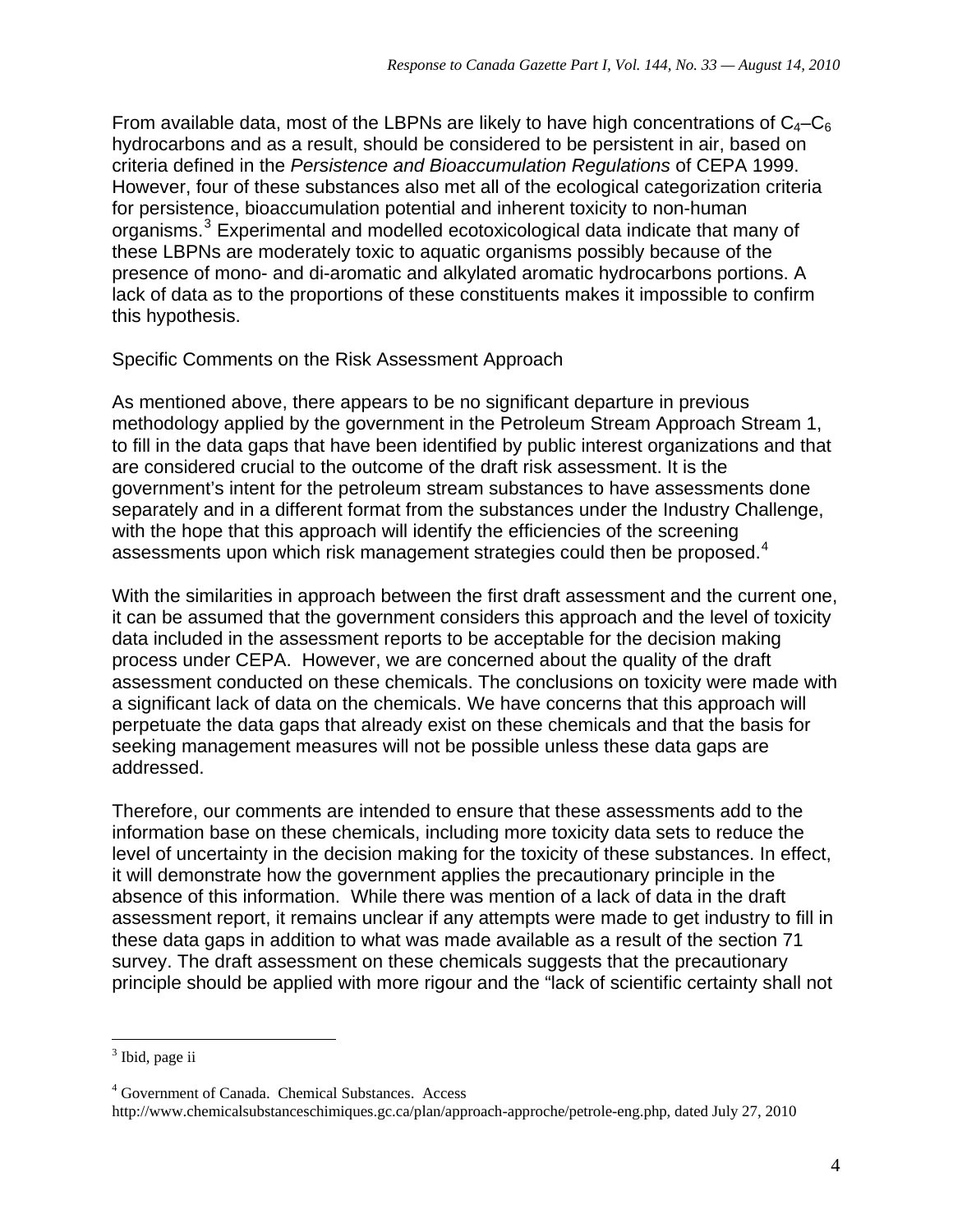be used as a reason for postponing cost-effective measures to prevent environmental degradation."[5](#page-4-0)

The following lists a number of gaps and concerns related to the assessment conducted on the above substances. These include:

- The proposed conclusion that the LBPNs do not meet the criteria set out in section 64 of CEPA 1999 is based on the level of uncertainty with specific data.
- The absence of general data for each of the substances including quantity use, number of facilities that use or blend LBPNs, and general location of these facilities. This information would be relevant to determine if additional focus should be given to specific locations in Canada that may have a concentration of facilities located in one region.
- The lack of details and rationale on how these substances are effectively addressed and managed within the current policy and regulatory frameworks (e.g. *Fisheries Act*). Specifically, it should be articulated if these chemicals or chemical families are targeted specifically in the applicable regulations. If so, how are they managed?
- The absence of statistical data regarding controlled or uncontrolled releases to the environment and the possibility of health effects to vulnerable populations, including workers, children, and fence line communities.
- The UVCB chemicals covered in this assessment include chemicals with varying carbon chains from C4 to C12 including both aliphatic and aromatic structures and generally containing approximately 1% benzene. While the document recognized the carcinogenicity of benzene, it does not fully consider it in the assessment. Further details on what impacts the presence of benzene may pose to the environment and health in site restricted facilities are warranted and valuable to the results of the assessment.

Based on these and other gaps and concerns noted in this document, we encourage your departments to reconsider the findings of the draft screening assessments and change your decision on these substances.

## **Comments & Recommendations**

## **1) Release information of site-restricted LPBNs**

The draft screening assessment for the LPBNs does not give any indications of the amount of these substances produced, blended or released in the refineries and the upgraders, for any year. Also, any controlled or unintentional releases of these substances from these facilities have not been quantified and were not included in the assessments. In fact, the absence of this information presents a significant data gap that severely affects the quality of the assessment. The assessment approach

<span id="page-4-0"></span> $\overline{a}$ <sup>5</sup> *Canadian Environmental Protection Act*, 1999 (1999, c. 33)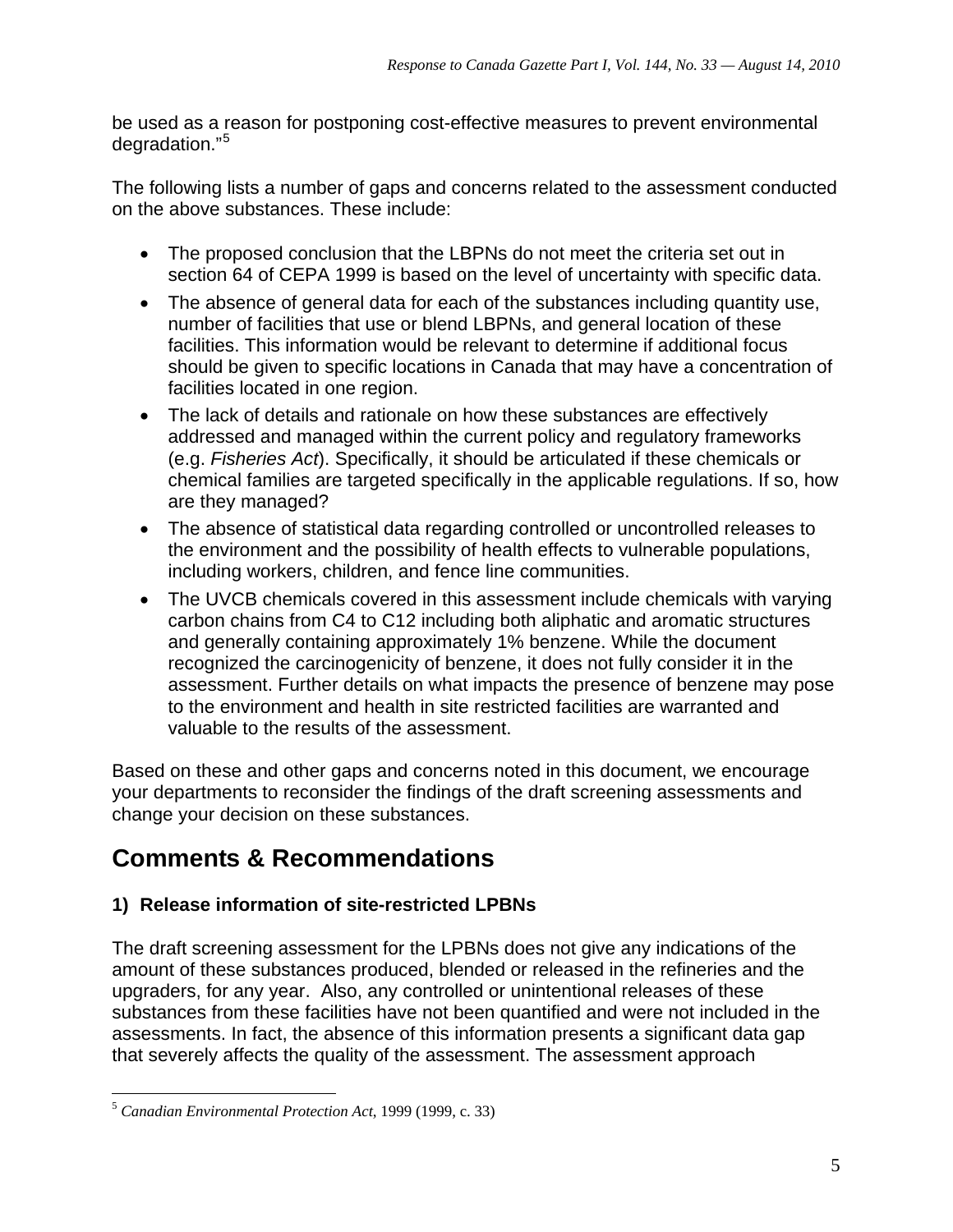dismisses without appropriate qualifications on the type and quantity of controlled or unintentional releases that may occur at these facilities. While some of these events may be reported under other regulatory requirements as suggested in the assessment report, $<sup>6</sup>$  $<sup>6</sup>$  $<sup>6</sup>$  the absence of this data represents a misperception of the operations of these</sup> facilities.

Based on the recent environmental catastrophic events that included oil spills in southern United States<sup>[7](#page-5-1)</sup> and in the Great Lakes region,<sup>[8](#page-5-2)</sup> which were site restricted, and the aluminum refining waste deluge in Hungary, $9$  the need to better understand the worse case scenarios for uncontrolled or unintentional releases of chemicals to the environment should be presented in the assessment. These events are difficult to contain and pose significant dangers to the workers and the surrounding community. These possible events should be considered fully in the scope of the assessment to identify potential areas of inefficiencies when these chemicals are either blended, releases or produced in the refineries and upgraders. Based on the information presented in the assessment report, we are unsure if this type of information was omitted due to confidential business information, the lack of evidence provided by stakeholders or a combination of both. The assessment conclusions should clearly indicate the status of such information and what data were used to conclude that any releases of these chemicals would be minimal. This information is critical for potential management measures since most LBPNs are persistent in air, moderately toxic to aquatic organisms and are also human carcinogens.

#### *Recommendation: Based on the lack of data mentioned above, the government should use its authority under CEPA to fill in these data gaps using section 71(1)(c) and apply the precautionary principle in the absence of data.*

*Recommendation: The assessment report should be revised to include full explanations on existing information gaps approaches to be taken by government to fill such gaps. This should include an explanation to indicate if information is available or not.* 

## **2) Significant New Activity (SNAc) provision**

Under the CMP, there has been a trend toward issuing SNAcs to high hazard – low volume "existing" substances without designating them as CEPA toxic. The 20 substances have been proposed for the SNAc provision under section 83(1) of the

 $\overline{a}$ 

<span id="page-5-0"></span> $6$  Environment Canada and Health Canada: Draft Screening Assessment Petroleum Sector Approach Stream 1 – Low Boiling Point Naphthas (20 substances) - site-restricted: Access [http://www.ec.gc.ca/ese](http://www.ec.gc.ca/ese-ees/default.asp?lang=En&n=82F527F8-1)[ees/default.asp?lang=En&n=82F527F8-1](http://www.ec.gc.ca/ese-ees/default.asp?lang=En&n=82F527F8-1); page iii. Dated August 14, 2010. page 8

<span id="page-5-1"></span><sup>7</sup> *Deepwater Horizon* oil spill in the Gulf of Mexico April 20, 2010 to July 15, 2010

<span id="page-5-2"></span><sup>8</sup> Suncore Energy oil spill in St. Lawrence River September 29, 2010

<span id="page-5-3"></span><sup>9</sup> October 5, 2010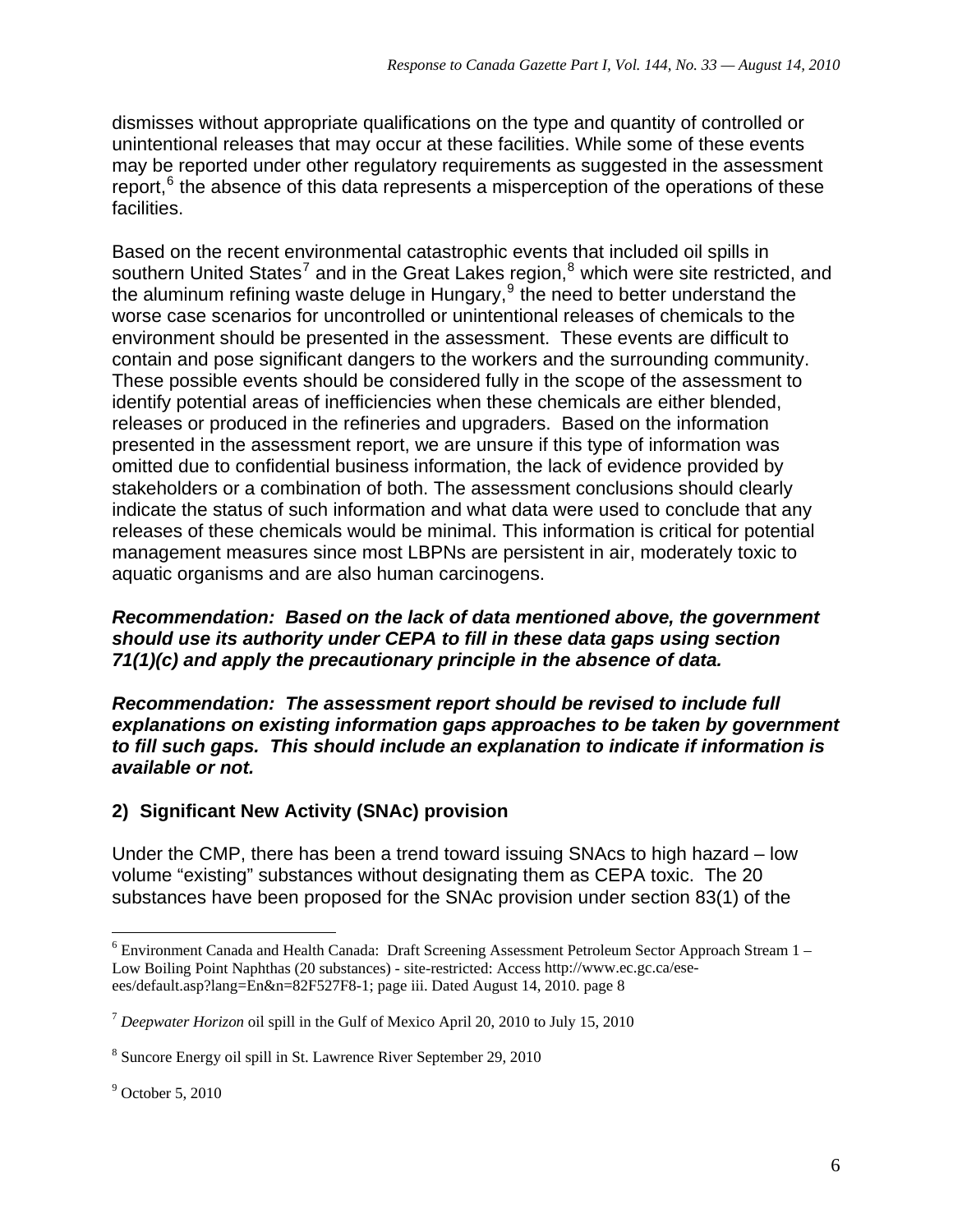*Canadian Environmental Protection Act*. We continue to express concerns we have with the proposal to apply a SNAc provision for these types of substances. These concerns include the following:

a) Application of SNAcs will not lead to the reduction in the use or release of these substances over time but rather, it provides a signal to other potential users that notification will be required. This is of significant concern as the assessment has presented substantial evidence of persistence in air, toxicity in the aquatic environment and potential impacts to human health. The current practice will be permitted without additional requirements for facilities to reduce the use or unintentional releases of LPBNs based on the assessment conclusion and application of SNAcs. Continued use of these substances will not minimize or eliminate potential health or environmental impacts.

b) SNAcs will require the further assessment of chemicals under the New Substances Program. The results of these assessments may not necessarily result in applying elimination or reduction strategies on these substances, regardless of the initial data gathered through the categorization process.

b) Failure to designate these substances CEPA toxic means that no government action is required to develop management measures on these chemicals unless the SNAc provisions are completed and a finding of toxicity is made under CEPA. This also means that there is no incentive to discover and test safe alternatives for these chemicals at this particular time to prevent its use in Canada in the future.

c) The New Substances Program, under which the SNAc notices will be implemented, lacks a public engagement component for reviewing results of the assessment. There is a clear disconnect between the public transparency and engagement that are being promoted by the government under the CMP and the process outlined under the New Substances Program, since it lacks obligations to seek public comments.

d) The SNAc provision was originally designed to address substances "new" to Canada and assessed under the New Substances Program. This provision was not originally designed to address existing substances on chemicals listed under the Domestic Substances List but has been significantly applied for this use during the implementation of the CMP.

e) For chemicals targeted for SNAcs, the government will rely on data sets outlined in various Schedules (principally from Schedules 4 to 6 – Chemicals and Polymers) of the New Substances Notification Regulations. It is our view, the approach to select specific data requirements from these different schedules may not necessarily result in a complete data set for a chemical to demonstrate its safety to health and the environment. As noted in previous submissions by NGOs responding to the use of SNAcs, these schedules do not require the submission of all toxicity end points identified as relevant for assessing substances on the DSL. For example, industry will not be required to submit data on vulnerable populations such as infants and children,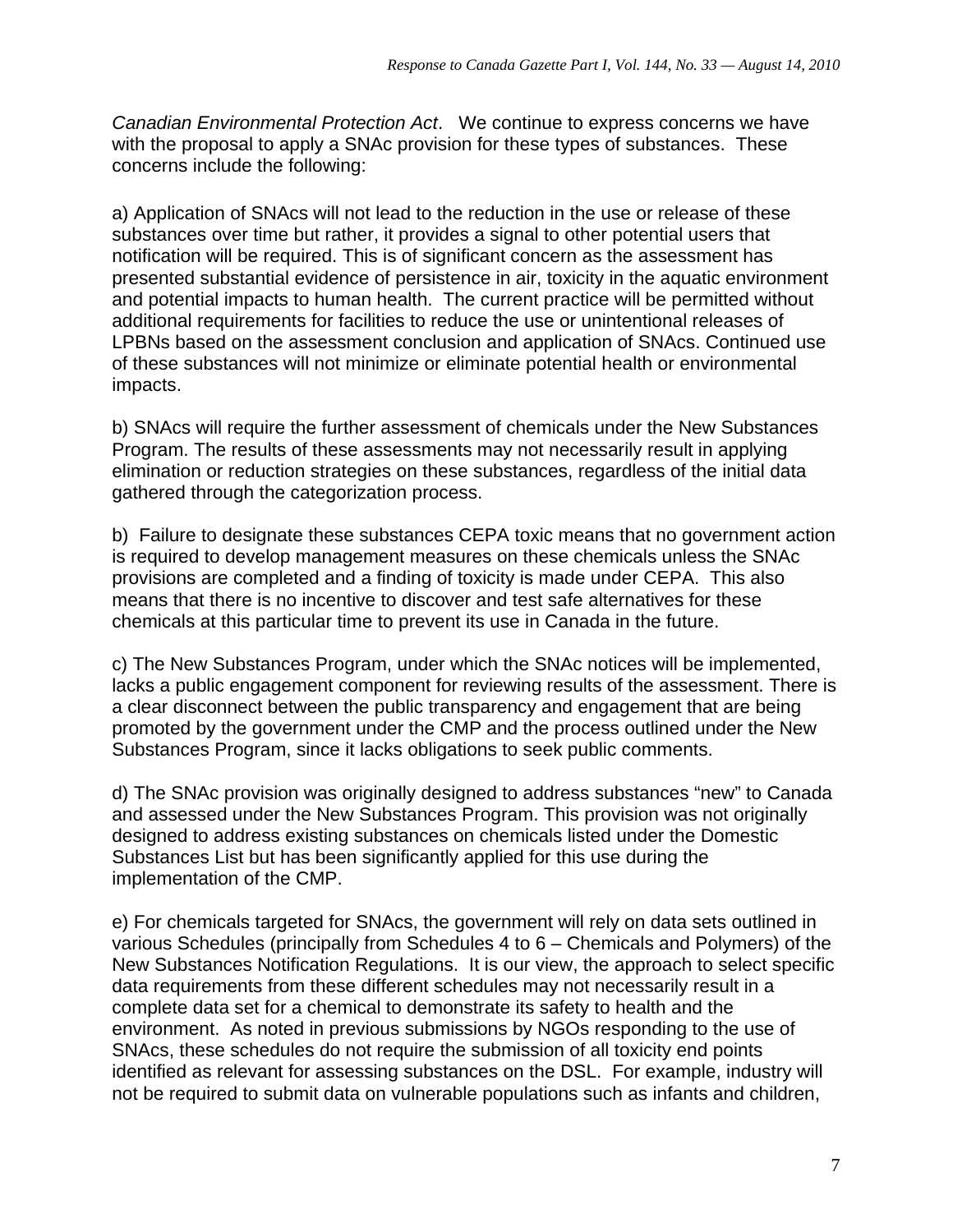workers and aboriginal communities, or on chronic toxicity, endocrine disruption potential, and neurotoxicity, or on cumulative and synergistic impacts.

f) We note that under the CMP, SNAcs have been proposed for about 180 substances.<sup>[10](#page-7-0)</sup> It is our view that rather than using SNAcs, it is more protective and precautionary for the government to list all of these chemicals as CEPA toxic and to develop regulations to prohibit their import, use and manufacture in the future.

g) There has been very limited public policy debate or review on the use of SNAc notices to existing substances under the CMP, despite efforts by ENGOs to raise this important policy issue in submissions on the various batches in the CMP. In the fall of 2009, the government had committed to releasing a guidance document on the SNAc program but the report has yet to be released for public comments. NGOs would welcome the opportunity to discuss the government's approach on the application of SNAcs and its overall contribution to reduce and eliminate the impact of toxic chemicals.

#### *Recommendation: The government should initiate a comprehensive policy dialogue to assess the applicability of SNAcs to existing substances under the CMP, beginning with the release of a guidance document.*

*Recommendation: The government should make revisions to the New Substances Program to ensure public engagement on substances that are notified under the SNAc provision.* 

#### *Recommendation: The government is urged to develop action plans for these chemicals with an aim for reduction or elimination of these chemicals rather than apply SNAc. (See issue #6 below on "Conclusion of toxicity under CEPA 1999")*

## **3) Precautionary principle should be applied with uncertain and insufficient data**

To determine the fate and effects of these LBPNs in the environment, a suite of representative structures were selected for the major groups of petroleum hydrocarbons within the boiling point ranges of these substances.<sup>[11](#page-7-1)</sup> These representative structures were used in environmental models to estimate fate and effects, the results of which were compared with available empirical data. While there are many gaps in the data about these substances, the conclusion made by the government is to assume that the impacts to human health and the environment are low, because these substances are site-restricted.

 $\overline{a}$  $10$  Canada's Chemicals Management Plan. Web portal – The Challenge at

<span id="page-7-0"></span>[http://www.chemicalsubstanceschimiques.gc.ca/challenge-defi/index-eng.php. Dated October 6,](http://www.chemicalsubstanceschimiques.gc.ca/challenge-defi/index-eng.php.%20Dated%20October%206) 2010. This figure includes substances proposed for SNAc from 500 high priority chemicals and those chemicals covered under Batches 1-9 of the Industry Challenge including proposal for notification of future use on CEPA "toxic" chemicals

<span id="page-7-1"></span> $11$  Ibid, page iii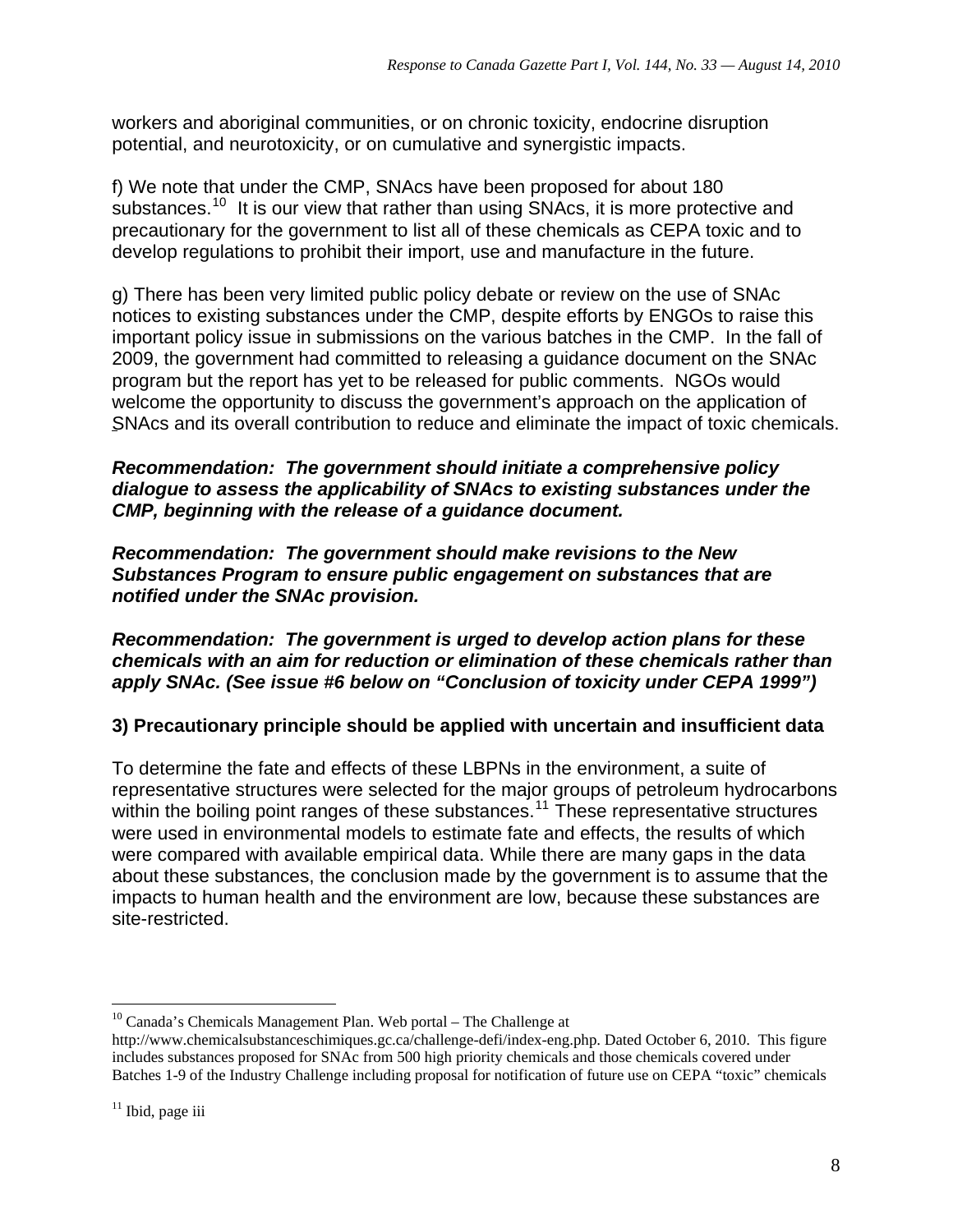It is our view that this presents an inaccurate reflection of the fate of these chemicals since the government has failed to quantify the releases – controlled or unintentional releases of these chemicals demonstrating the potential of these chemicals to enter the environment. The lack of data to demonstrate how these types of releases may affect neighbouring communities should not be dismissed with a general conclusion that it would create a low impact on the environment or human health. In these situations, we expect the government to apply the precautionary principle due to the absence of good data or known uncertainties regarding these chemicals.

The rational and supporting data for the bioaccumulation for these LBPNs appear to be less defined than that used for determining persistence. Because of a lack of toxicological data on these substances, empirical and modelled data for log  $K_{ow}$  of substances with structures closely related to the LBPNs, were employed in the assessment. With log  $K_{ow}$  values ranging from 2.1–6.1, some of the values suggest that there is a potential for some of these substances to bioaccumulate in biota. The modeled bioconcentration factor (BCF) data for the same substances indicated a low bioconcentrion potential for many of the substances which the document claimed 'is seen in the environment.<sup>[12](#page-8-0)</sup> It is not clear if this deduction was made as a result of data that was cited from the Tolls and van Dijk study (2002).

This study indicated some co-relation for the BCF value of a C12 isoalkane at between 880 and 3500 L/kg, which is consistent with the modelled BCF value for 2,3-dimethyl decane (1910L/kg) but not the BAF value which was estimated at 8232L/kg. Also, the draft assessment cited evidence that low BAF values for some *n*-alkanes around C12 and some C10–C12 aromatics and alkylated aromatics are bioaccumulative in mussels and various trophic levels of fish via diet. However, the research data on the accumulation of *n*-alkanes and PAHs in this size range do not indicate the high BAFs predicted by the BAF model. As a result, the conclusion was made that the LBPNs under consideration are not considered to be bioaccumulative because they do not contain representative structures that bioaccumulate.

While data exist to show that some of these site restricted chemicals do not have the potential to bioaccumulate, there are situations where the data using modelled log Kow values (2.1-6.1) have demonstrated moderate to high BAF values for these substances. Recognizing that the LPBNs have a high C4-C6 content, some examples of include: C9 nonane – Log Kow 5.7 with a BAF value of 13,300L/kg, C12 n-hexyl cyclohexane – Log Kow 6.1 with a BAF vale of 9,600 L/kg. There were no obvious additional efforts or information given in the report to indicate approximately, how much of these structures that have the potential to bioaccumulate or be persistent, could be present in the substances under assessment or the volume of these substances that is applicable to the petroleum sector.

The absence of this information makes it difficult to support the conclusions in the assessment report on bioaccumulation. Based on the data presented on BAF or BCF, the bioaccumulation criteria remain uncertain for these substances. In fact, the

 $\overline{a}$ 

<span id="page-8-0"></span> $12$  Ibid, page 14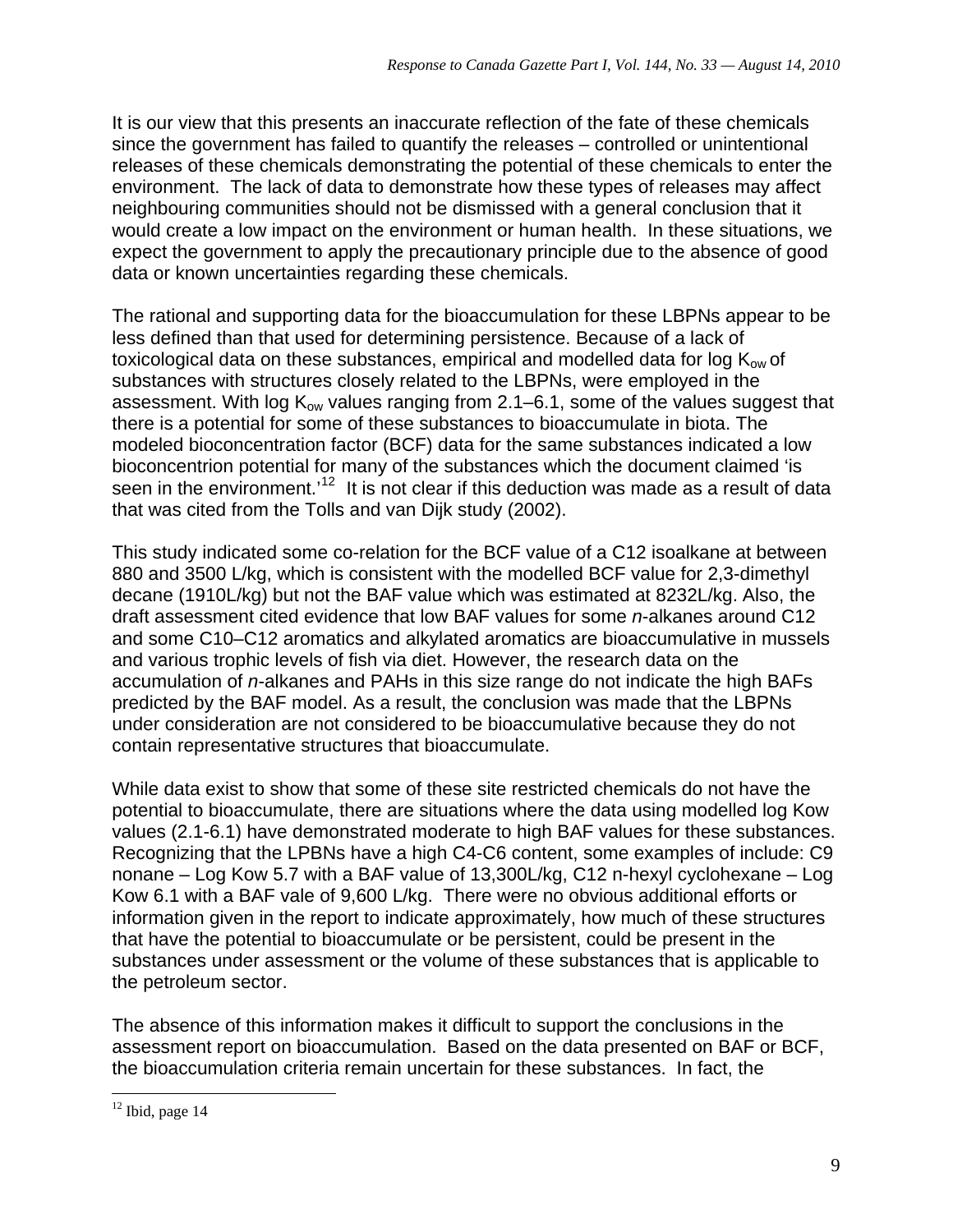assessment report fails to conclude whether these chemicals are bioaccumulative based on the criteria defined in the Persistence and Bioaccumulation Regulations of CEPA 1999. With this level of uncertainty for the bioaccumulation criteria of these substances, it would be difficult to support the current draft assessment decision. Hence, this draft assessment conclusion has profound implications for decisions made by government to better manage these substances in the future.

It is our view that the uncertainty in this data set for bioaccumulation should have been better addressed by the government by using its authority to collect additional data from affected facilities using section 71(1)(c) of CEPA. In the absence of additional data to validate the bioaccumulation criteria, it would be appropriate for the government to apply the precautionary principle in its decision. Therefore, for the government to conclude on the side of safety on these LBPNs and propose measures that aim to reduce their uses, would be in keeping with a precautionary approach.

*Recommendation: See previous recommendation under #1. We urge the government to seek additional data for chemicals for which data remain uncertain, for example, for criteria such as the bioaccumulation factor. The government should use its authority under section 71(1)(c) of CEPA to fill this data gap or to reduce uncertainty.* 

*Recommendation: In the absence of valid bioaccumulation data, the government should apply the precautionary principle and take necessary measures to manage the chemical based on the existing level of uncertainty.* 

## **4) Disposal of site-restricted substances**

With the assumption that the releases of these site-restricted substances to the environment will be minimal, there was no elaboration of the disposal methods for these substances. In fact, the assessment does not explore the complete life cycle of these chemicals from their use to the eventual disposal process, further treatment processes or recycling processes, even if they were to occur strictly on-site. While we recognize that there would be provincial regulations regarding waste disposal of these substances, we consider the disposal methods to be also relevant in these assessments as there are concerns about the persistence and bioaccumulation of some of these substance and in some cases, any possible breakdown by-products. Even eventual storage of waste on-site may pose potential danger to the environment or health and should be considered in the scope of the assessment.

*Recommendation: The risk assessment approach for the petroleum sector stream should consider the full life cycle of the substance with particular emphasis on the disposal methods for each substance and the consideration of all byproducts created throughout the process.*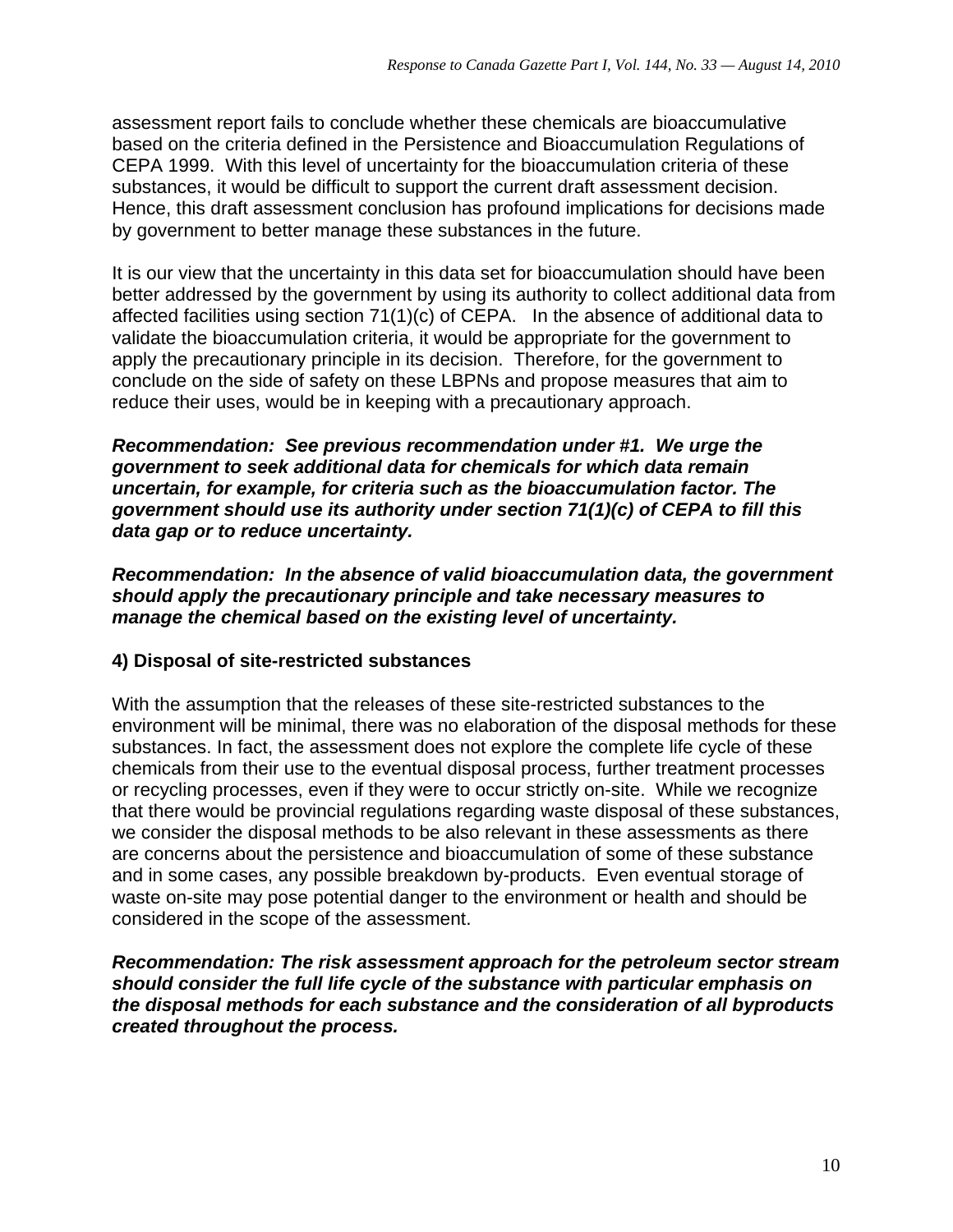#### **5) Consideration of vulnerable populations**

The assessment process conducted on these chemicals was focused on the siterestricted parameters of the substances. However, there is no solid evidence or data presented in the draft assessment report that support the notion that these substances remain on the facility site. In fact, we would hope that the government's efforts under these assessments had included a focus on vulnerable populations - people living in communities outside of the fence-line.

We are extremely disappointed that the assessment report did not provide any further explanations of the potential impacts these substances may have on plant workers. We understand that assessments conducted under CEPA do not address occupational settings. Due to the presence of benzene – a human carcinogen, in most of the LBPNs, and the possibility of other human health effects from exposure to these "site-restricted" substances, further pertinent information from these facilities should be requested. This approach should help inform and improve existing safety practices in the workplace required under the authority of the provincial jurisdiction for the petroleum sector. The assessment of these 'site-restricted" substances" should have been used to identify future plans for protecting workers. As a result, the draft assessment report did not attempt to provide or suggest any recommendations to the provinces as to areas of work that could be undertaken on these substances in order to determine the impacts to workers who work with these substances.

As noted, the other vulnerable populations that have not been considered in the assessment report are those communities which are located outside the fence line of the facilities. These communities, in close proximity to the facilities or located downwind from the facilities, could be negatively affected by substances released from these plants. The issue could be chronic exposure to these substances and, in particular, for vulnerable populations such as children, infants and pregnant women. The assessment report does not offer information to confirm that the processes used on-site do not release any of the substances or other by-products that may be toxic to health or environment.

*Recommendation: While these substances are considered site-restricted, the government should improve the risk assessment approach by considering the impacts to the health of vulnerable populations, particularly for people living in close proximity (fenceline communities) or downwind from the facility and worker exposure to these substances.* 

#### **6) Conclusion of toxicity under CEPA 1999**

Based on the uncertainty of the data, particularly on persistence and bioaccumulation, and the absence of critical data on emissions or production in the assessment report, we question the conclusion that these substances do not meet the criteria of section 64 of CEPA. The draft assessment report presents sufficient evidence outlining the significant health impacts from these substances and also provides some insight on